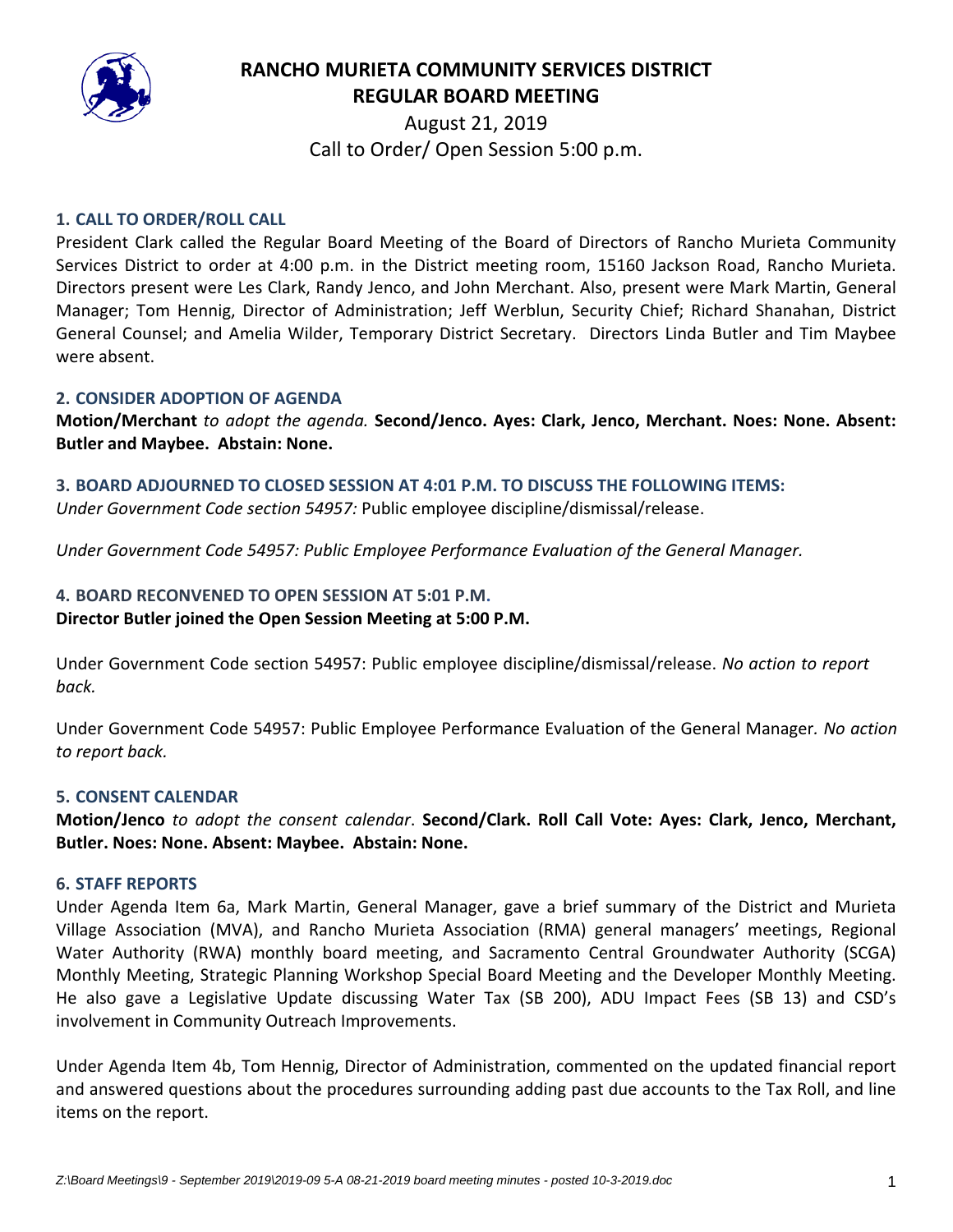Director Merchant complemented the format of the new report and asked if a report could be generated to show a rolling 12‐month detail so they could compare year to year detail.

Under Agenda Item 4c, Chief Werblun gave a brief overview of the operations updates and incidents of note, stating that staff trainings had been held for the Security Department and Front Office Staff. There will be two trainings held annually for Staff.

Under Agenda Item 4d, Mark Martin, General Manager, gave a brief summary of the utilities update including the progress on at Murieta Gardens and Murieta Gardens II. A discussion followed regarding the drainage basin, and the desire of the Board to remain informed of the progress of developments.

# **7. CONSIDER CONFERENCE/EDUCATION OPPORTUNITIES**

Tom Hennig, Director of Administration, will be attending the Golden State Risk Management Annual Training Conference, and CALPELRA Conference.

# **8. EMPLOYEE ANNOUNCEMENTS, PROMOTIONS, COMMENDATIONS, AND KUDOS**

Tom Hennig, Director of Administration, welcomed Cindy Chao, Controller to the staff.

**9. REVIEW APRIL 2019 BOARD/COMMITTEE MEETING DATES/TIMES** No discussion.

**10. CORRESPONDENCE** None

**11. COMMENTS FROM THE PUBLIC**  None.

**12. CONSIDER ADOPTION OF ORDINANCE O2019‐03 AMENDING DISTRICT CODE CHAPTER 14 RELATING TO INTEREST RATE ON DELINQUENT WATER SERVICE CHARGES; CHAPTER 15 RELATING TO INTEREST RATE ON DELINQUENT SEWER SERVICE CHARGES; CHAPTER 16 RELATING TO INTEREST RATE ON DELINQUENT DRAINAGE SPECIAL TAXES; CHAPTER 21 RELATING TO INTEREST RATE ON DELINQUENT SECURITY SPECIAL TAXES; AND CHAPTER 31 RELATING TO INTEREST RATE ON DELINQUENT SOLID WASTE COLLECTION AND DISPOSAL SERVICE CHARGES AND COLLECTION THROUGH THE COUNTY TAX ROLL**

Tom Hennig, Director of Administration, gave a brief summary of the recommendation to adopt Ordinance O2019‐03 amending District Code regarding the interest rate on delinquent Water, Sewer, Drainage, Security and Solid Waste Collection and collection through the County tax rolls.

**Motion/Clark** *to adopt O2019‐03 approving an interest rate increase on delinquent Water, Sewer, Drainage, Security and Solid Waste Collection and collection through the County tax rolls.*  **Second/ Merchant. Ayes: Clark, Jenco, Butler, Merchant Noes: None. Absent: Maybee. Abstain: None.** 

# **13. CONSIDER ADOPTION OF DISTRICT RESOLUTION R2019‐08, AMENDING FIXED EMPLOYER'S CONTRIBUTION FOR REPRESENTED PUBLIC EMPLOYEE MEDICAL AND HOSPITAL CARE ACT BENEFITS (GROUP 001)**

Tom Hennig, Director of Administration, gave a brief summary of the recommendation to adopt Resolution R2019-08, amending fixed employer's contribution for represented public employee medical and hospital care act benefits (group 001).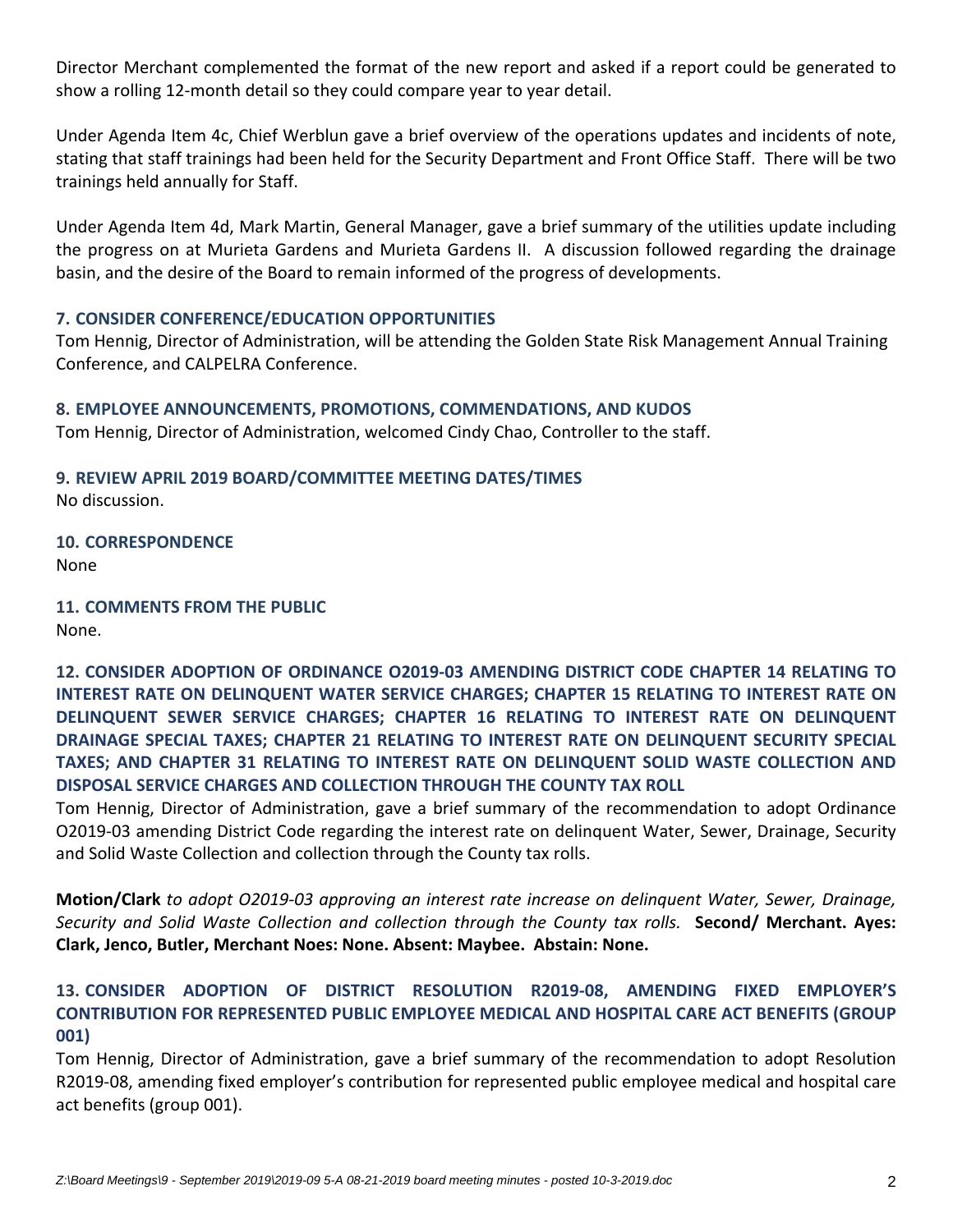President Clark asked if there was any budgetary impact. Mark Martin, General Manager, let him know there was not.

**Motion/Jenco** *to adopt Resolution R2019‐08, amending fixed employer's contribution for represented public employee medical and hospital care act benefits (group 001).* **Second/Clark. Roll Call Vote: Ayes: Clark, Jenco, Butler, Merchant. Noes: None. Absent: Maybee. Abstain: None.** 

**14. CONSIDER ADOPTION OF DISTRICT RESOLUTION R2019‐09, AMENDING FIXED EMPLOYER'S CONTRIBUTION FOR UNREPRESENTED PUBLIC EMPLOYEE MEDICAL AND HOSPITAL CARE ACT BENEFITS (GROUP 001)**

Tom Hennig, Director of Administration, gave a brief summary of the recommendation to adopt Resolution R2019‐09, amending fixed employer's contribution for unrepresented public employee medical and hospital care act benefits (group 002).

**Motion** *to adopt Resolution R2019‐09, amending fixed employer's contribution for unrepresented public* employee medical and hospital care act benefits (group 002) was a joint adoption with Resolution R2019-08 *amending fixed employer's contribution for represented public employee medical and hospital care act benefits (001).*

# **15. CONSIDER SELECTION FOR SACRAMENTO LOCAL AGENCY FORMATION COMMISSION NOMINATIONS FOR SPECIAL DISTRICT REPRESENTATION FOR SPECIAL DISTRICT COMMISSIONER OFFICE NO. 6 AND ALTERNATE SPECIAL DISTRICT COMMISSIONER FOR OFFICE NO. 6 AND 7**

Mark Martin, General Manager, gave a brief summary of the role of the Special District Commissioner and the nomination process.

The Board reached a consensus not to nominate anyone for this position.

# **16. DISCUSSION AND CONSIDERATION OF A POLICY REGARDING THE BOARD'S PERFORMANCE EVALUATION OF THE GENERAL MANAGER**

Mark Martin, General Manager gave a brief summary of the lack of a current policy regarding the Board's performance evaluation of the General Manager. A discussion followed, including the practices being followed by other Special Districts. It was decided that the Board would have a Special Workshop to review the policies and practices in place at other Special Districts, and create a policy to evaluate the performance of the General Manager. The current review period ends September 30, 2019.

#### **17. DIRECTOR COMMENTS/SUGGESTIONS**

Director Jenco asked for a better explanation of the yellow water that was a product of the manganese issue in July. He wanted to know what the guarantees are on the new filtration system that was purchased. He also questioned what solutions are being worked on to ensure this will not be a recurring issue. President Clark commended Paul Siebensohn, Director of Field Operations for the research that he is doing to come up with an affordable long‐term solution.

#### **19. ADJOURNMENT**

**Motion/Butler** *to adjourn at 6:41 p.m.* **Second/Clark. Ayes: Clark, Jenco, Butler, Merchant. Noes: None. Absent: Maybee. Abstain: None.** 

Respectfully submitted,